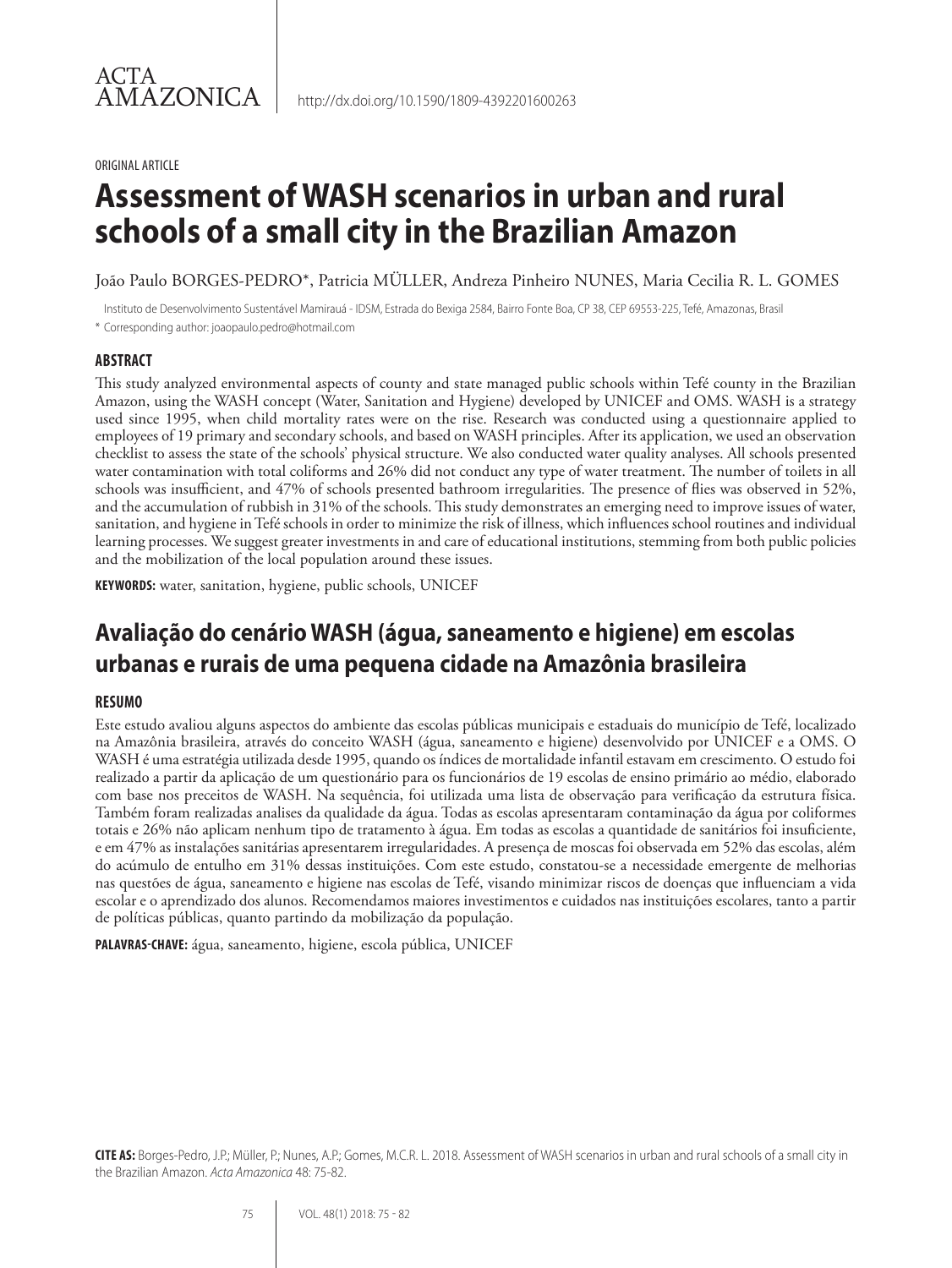

## **INTRODUCTION**

Access to potable water, basic sanitation, and good hygiene habits are principal factors involved in reducing the incidence of illness among school-aged children. The 2030 Agenda (UN, 2015) established new goals for the international community: universal and equitable access to water and to end open defecation. WASH (Water, Sanitation and Hygiene) provides a healthy and comfortable environment that helps improve children's health and boosts educational attendance and achievement (UNICEF 2011). These concepts are excellent tools to help improve conditions in schools, independent of their location (urban or rural area) or local culture, and to integrate students with their communities. The WASH approach serves as a standardized assessment base of essential information related to sanitation, hygiene and health, which are aimed at subsidizing policies for the improvement of human development and life quality. The United Nations Organization, along with The United Nations Children's Fund - UNICEF, has been supporting the development of WASH in children's lives, primarily in school environments, investing in training and technical support. The example of School Led Total Sanitation (SLTS) conducted in Nepal with government collaboration is a commonly cited example of this strategy (UNICEF 2012a).

Even with the establishment of universal rights for access to quality drinking water in adequate quantities, and to adequate sanitation (COHRE et al. 2008; UN Office of the High Commissioner for Human Rights 2010) thousands of schools in Brazil do not offer these conditions. In the Amazonas state, in

the Brazilian Amazon region, health problems associated with the lack of sanitation, water treatment, and hygiene in urban schools are common (Araújo and Grava 2012), and the same scenario is replicated in rural areas. Schools have inadequate or precarious infrastructure to supply drinking water and to support sewage disposal. Schools are places of intense contact between people, where poor sanitation and water quality foster high-risk environments for the health of school staff and students (Adams *et al.* 2009). A study conducted in Colombia showed that 40% of all cases of diarrhea in children originated from school contact (Koopman 1978).

Tefé County is located in Amazonas state, extending from the margins of the Solimões/Amazonas River into a region of low population density and extensive primary rainforest cover. In the urban area of Tefé there are 16 state-run schools (managed by the state government) and 16 county-run schools (managed by the municipality). In the rural area there are 70 county-run schools, according to the school census of 2015, most of them in remote and hardly accessible areas.

We surveyed sanitation infrastructure and hygiene procedures in urban and rural schools in Tefé with the objective to evaluate their compliance with the WASH scenario of the UNICEF guidelines.

## **MATERIAL AND METHODS**

This study was conducted in the county of Tefé, located in the central Brazilian Amazon and about 500 kilometers from Manaus (Figure 1). The city has more than 62 thousand inhabitants, with an area of more than 23 thousand km²



**Figure 1.** Location of Tefé in the Brazilian Amazon.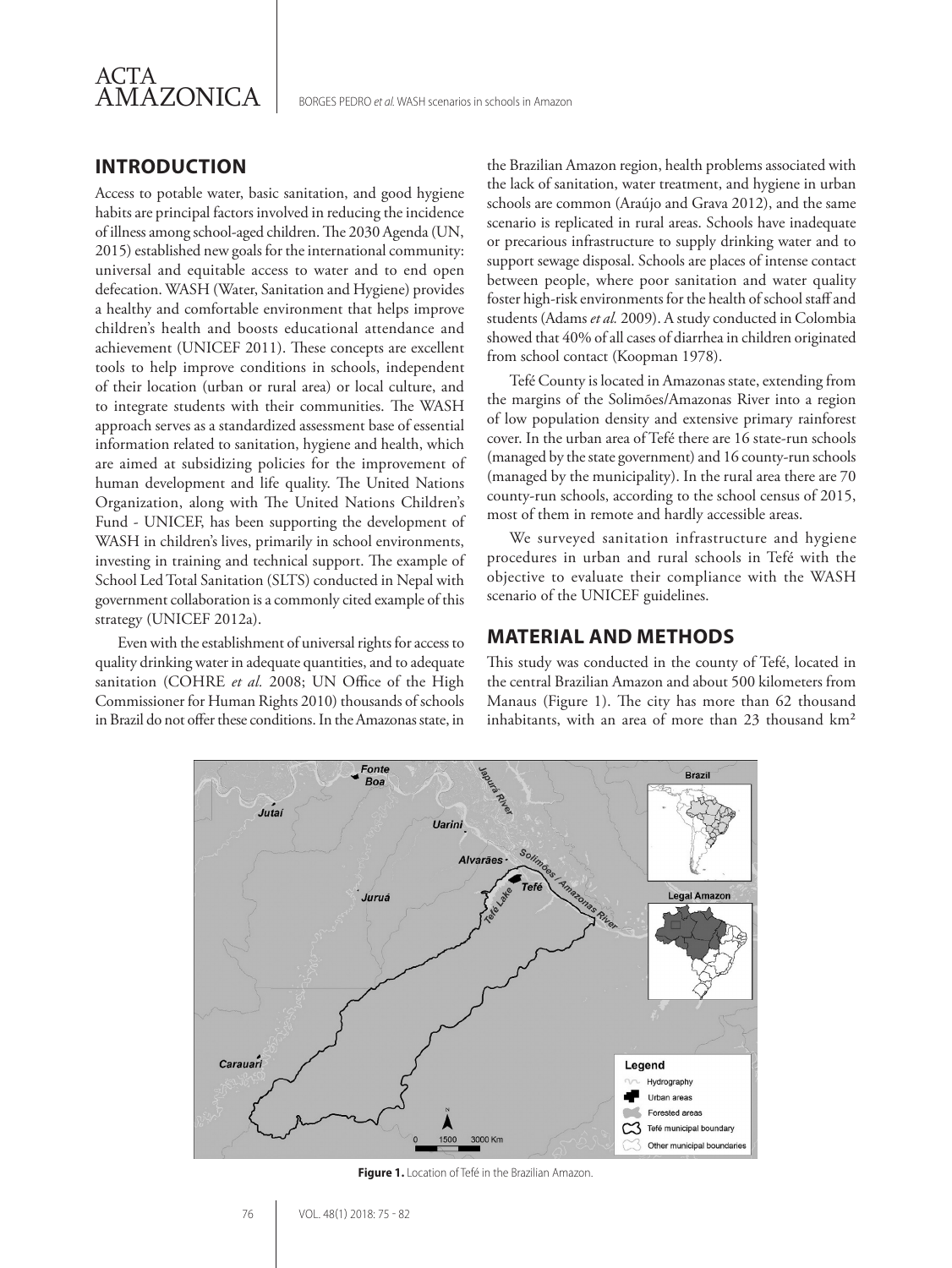(IBGE 2016). The main economic activities of the city are fishing, agriculture and local trade. In general, the population is descended from natives of the region and, in recent decades, has received an influx of people from other parts of Brazil, mainly its Northeastern region.

ACTA

AMAZONICA

Nineteen schools were assessed during the study, nine state schools, eight urban county schools and two rural county schools. State schools provide primary and secondary grade education for students aged six to 17 years, while county schools are dedicated to preschool and kindergarten for children aged two to five years. From this point forward schools are referred to as state and county schools. The schools surveyed were selected according to logistical criteria based on the ease of access.

The data were collected during visits to the schools. We conducted semi-structured interviews with school staff based on questionnaires (24 questions). In addition, we used an observation checklist (11 items) for the state of the physical infrastructure of the schools. It took us about one hour at each

school to conduct the interviews and checklist. We addressed the following topics in accordance with the guidelines of Adams *et al.* (2009): water quality and quantity, number of toilets, number of sinks, school cleaning routine, vector and illness control, number of students and employees. School administrators were also questioned on whether or not the school dealt with issues of water, sanitation and hygiene with students and how this is carried out. This research was approved by the Municipal Secretary of Education of Tefé.

Water sampling was conducted at bathroom sinks, kitchen sinks, and when possible, water fountains. In total, we collected 125 samples, with an average of six samples per school. All samples were stored in a cooler ice box for a maximum of 60 minutes before processing. The water samples were analyzed for turbidity and quantification of total coliform bacteria and *Escherichia coli*, following Eaton *et al.* (2005). The analysis was conducted at the Environmental and Water Quality Laboratory of the Mamirauá Institute (IDSM), in Tefé.

**Table 1.** Information on water and sanitation in urban and rural state-run and county-run schools surveyed in Tefé county, in the central Brazilian Amazon. N students  $=$  number of students; N staff members = number of staff members; N students/water points = number of students per drinking water points; N toilets students = number of flush toilets available for students; N toilets staff = number of flush toilets available for school staff; N students/toilet = number of students per flush toilet. EJA indicates that this school offers adult and youth education.

| School Code    | Grades offered                                             | N students     | N staff members          | N drinking water points | N students/water points  | N toilets students | N toilets staff | N students/toilet        |
|----------------|------------------------------------------------------------|----------------|--------------------------|-------------------------|--------------------------|--------------------|-----------------|--------------------------|
| County A       | Preschool                                                  | 200            | 56                       | 8                       | 25                       | $\overline{7}$     | $\overline{2}$  | 29                       |
| County B       | Preschool                                                  | 238            | 25                       | $\overline{4}$          | 59                       | $\overline{4}$     |                 | 60                       |
| County C       | Preschool and first grade of primary school                | 462            | 39                       | 4                       | 115                      | $\overline{4}$     | 1               | 116                      |
| County D       | Preschool                                                  | 245            | 27                       | $\overline{4}$          | 61                       | $\overline{4}$     | $\mathbf 0$     | 61                       |
| County E       | Primary school                                             | $\overline{a}$ | $\overline{\phantom{a}}$ | 8                       |                          | 4                  | 1               | $\overline{\phantom{a}}$ |
| County F       | Preschool                                                  | 224            | 33                       | $\overline{4}$          | 56                       | 6                  | $\mathbf{1}$    | 37                       |
| County G       | Primary and EJA                                            | 1260           | $\overline{\phantom{a}}$ | 8                       | 157                      | 16                 | 1               | 79                       |
| County rural H | Preschool, primary school and EJA                          | 326            | 49                       | $\overline{3}$          | 108                      | $\overline{4}$     | $\mathbf{1}$    | 82                       |
| County rural I | Primary school and EJA                                     | 120            | 15                       | 2                       | 60                       | 1                  | 0               | 120                      |
| County J       | Preschool                                                  | 409            | $\overline{\phantom{a}}$ | $\overline{4}$          | 102                      | $\overline{4}$     |                 | 102                      |
| State A        | Primary school                                             | 800            | 45                       | 8                       | 100                      | 7                  |                 | 114                      |
| State B        | Primary school                                             | 790            | 44                       | 8                       | 98                       | 3                  | $\mathbf{1}$    | 263                      |
| State C        | Primary school                                             | 387            | 36                       | 8                       | 48                       | $\overline{4}$     | 1               | 97                       |
| State D        | Primary school                                             | 500            | 28                       | $\overline{3}$          | 166                      | 6                  | $\mathbf{1}$    | 83                       |
| State E        | Secondary school                                           | 1200           | 78                       | 8                       | 150                      | 12                 |                 | 100                      |
| State F        | Secondary school                                           | $\overline{a}$ | $\overline{\phantom{a}}$ | 8                       | $\overline{\phantom{a}}$ | 6                  | $\mathbf{1}$    | $\overline{\phantom{a}}$ |
| State G        | Primary school                                             | 544            | 12                       | 4                       | 136                      | 8                  |                 | 68                       |
| State H        | Preschool*, primary school and EJA                         | 1176           | $\overline{\phantom{a}}$ | 8                       | 147                      | $\overline{4}$     | $\mathbf{1}$    | 294                      |
| State I        | Primary school, EJA, Technical school and Secondary school | 725            | 45                       | 8                       | 90                       | 4                  | 2               | 181                      |

\* This preschool is an exception to the standard pattern of preschools being run by the municipality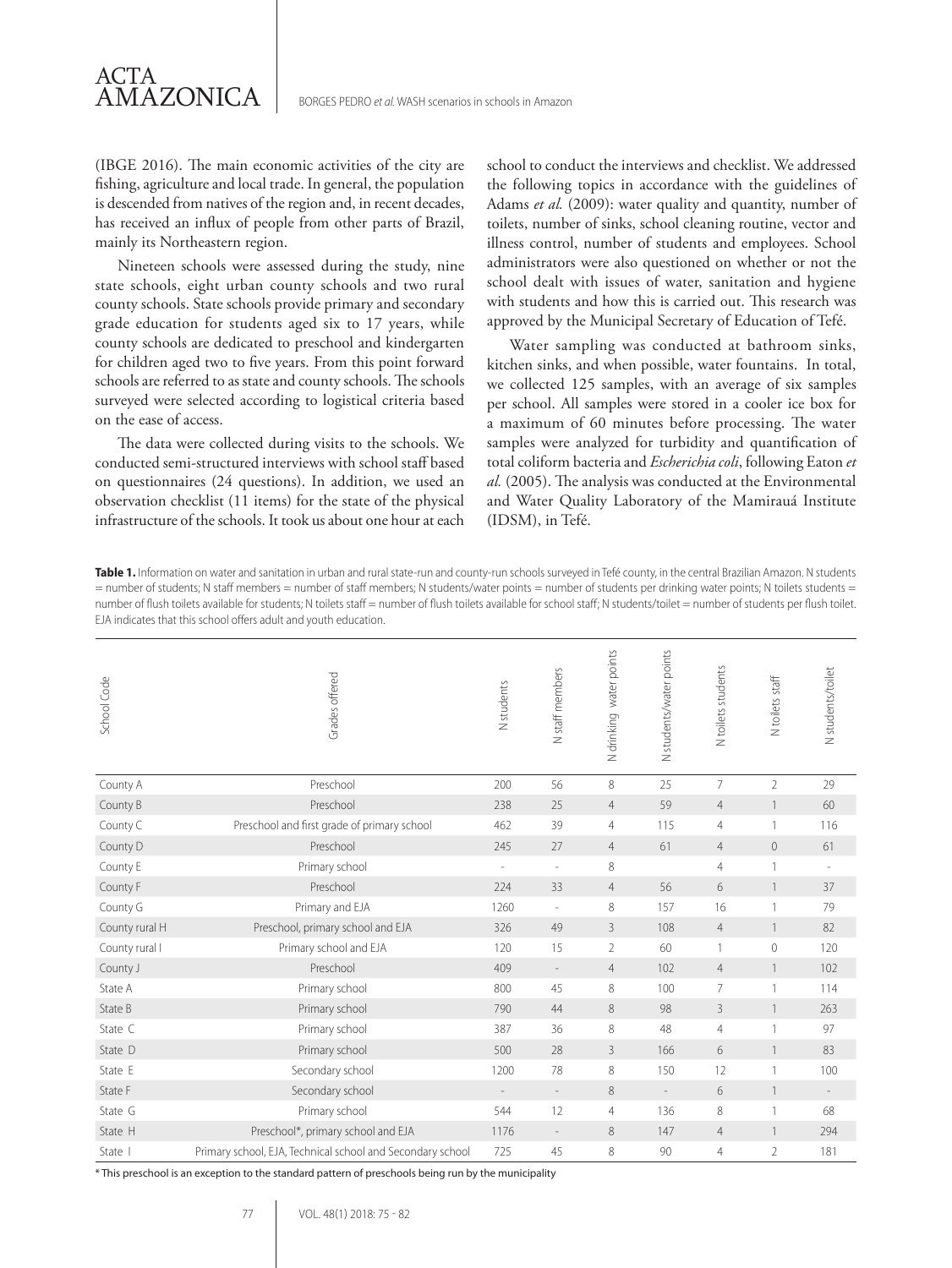

### **RESULTS**

#### **Education and hygiene**

Overall 42% of the surveyed schools addressed WASH concepts in an interdisciplinary manner, even if indirectly, and 36% had specific projects on this topic. In addition to programs regarding hygiene, eight county schools (42%) and seven state schools (37%), including the two rural schools, promoted activities on awareness regarding oral hygiene and hand washing. In our sample, 79% of schools did not have budget nor staff to develop activities related to hygiene. Only one school (State B, Table 1) received educational material on hygiene from the federal government. In three county schools (16%) students had to bring toothbrush and toothpaste from home for oral hygiene. Only one school made oral hygiene materials available to students.

During visits we observed that 31% of schools accumulated discarded material on site, including appliances, water fountains, desks, and white boards. Regarding disease vectors and other insects, we observed the occurrence of flies in 52% of the school kitchens, and in one school we found ants in food items stored in the pantry. In one school, a vulture entered the food preparation facilities during our interview. Regarding fumigation, state school staff members informed that a private company is responsible for fumigation for vector control.

#### **School meals and food storage**

In the majority of schools (95%), an annual training for school cafeteria workers takes place. Nutritionists planned menus in a little more than half (58%) of the schools. We identified that 77% of schools had a pantry (room for food storage) with proper ventilation and lighting. The rest of schools had a specific space for food item storage, however, these areas were inadequate, with food stored in wooden cabinets and/or in plastic or cardboard boxes. In one school we found expired food items, and in another situation, the school did not allow access to the pantry.

#### **Water and sanitation**

In all the state schools, students had their own bathrooms that were not shared with teachers. In 11% of the county schools bathrooms were shared by students and teachers and in three schools (16%), bathrooms were located inside a classroom. The schools did not inform the number of students per gender.

In relation to sewage treatment, only one of the ten county schools lacked wastewater treatment, and the wastewater was discharged into the open. All other state and county schools sent wastewater to septic tanks (95% of total), however, only 27% did annual maintenance on tanks, 11% serviced tanks when there was some problem, and 47% did no maintenance whatsoever.

According to school staffs, the frequency of bathroom cleaning depended on the number of class periods and class schedules. In about half of all schools, toilets were observed to be inadequate for use. Typical problems were the lack of water for flushing, defect flush handles or buttons, toilets in disuse due to defects, and lack of hygienic conditions (44% of the schools had dirty toilets at the time we visited).

The average number of sinks per school was relatively low considering the number of students in attendance (Figure 2). In addition, in 32% of the schools, sink faucets were not working properly and in some cases, leaks were causing flooding of bathroom floors, and in 84% of the schools we visited, soap was absent from sinks.

The most common form of disinfection treatment used by the schools was chlorination (8 schools), but we were not able to assess whether the procedure is done properly.



Figure 2. Aspects of classroom and bathroom cleaning and bathroom structure in 19 schools surveyed in Tefé county, in the central Brazilian Amazon.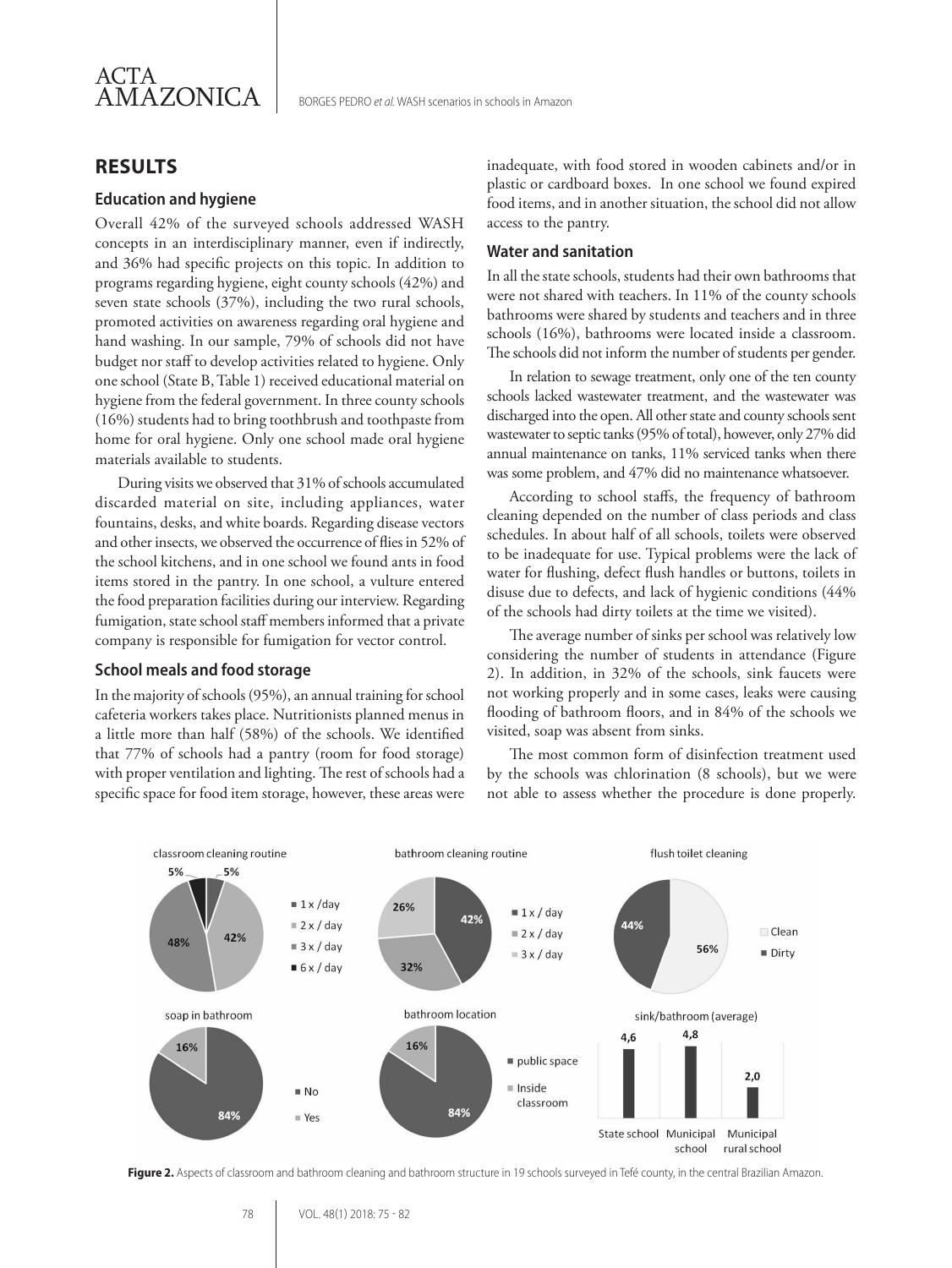Five schools (26% of total) did not treat water, not even for drinking. In these cases, the water source was a well on the school grounds. Rural schools did not have their own wells and depended on private wells in the neighborhood for water provision. All state schools had their own wells and three of the county schools were supplied by public water services (Figure 3). Most schools had their own water storage tanks with informed capacities of 2000 to 5000 liters. However, 57% of school administrators could not inform the capacity of their water tanks and 95% did not know how much water their school consumes monthly.

ACTA

AMAZONICA

Cups were not available to students at drinking fountains in 21% of schools. One of the county schools recommended that students bring cups from home. Cups made available by schools were plastic and non-disposable. Cups were not made available in sufficient quantities and thus were shared by all students. The location of drinking fountains varied in accordance with the structure of each school, but it was possible to identify that in 42% of cases they were near school kitchens.

Water analyses showed that in all schools (with the exception of one sample) there was contamination by total coliforms. Drinking fountains were the most critical places, where 80% of samples showed values higher than the method count limit (> 400 UFC/100 mL). In 64% of the samples, the presence of *Escherichia coli* was identified. Only 36% of the samples did not indicate the presence of this bacteria; in the case of a single school (State F), all samples were negative. The turbidity values varied from 0 to 6.7 NTU. In 2% of the samples the registered values surpassed 5 NTU, both collected at bathroom sinks. For drinking water collected at drinking fountains, the values ranged from 0 to 4.1 NTU.

## **DISCUSSION**

#### **Education and hygiene**

According to WASH, school curricula should address topics of sanitation, water and hygiene (UNICEF 2012b) and schools must offer students adequate infrastructure to attend to their basic needs. Schools should also provide comfort and security (World Health Organization 2004) so that the students' attention is focused on learning, and adverse situations, such as the use of distant bathrooms or the consumption of water from a dubious source, do not cause them insecurity or fear.

In the 19 schools surveyed in Tefé, we documented that only a little more than a third had covered WASH content with students in some form, and that the majority did not receive any type of financial support to this end. We believe that the absence of this content reveals the institutions' unfamiliarity with the topic. If there was engagement with this topic, schools would overcome scarce financial resources to address these issues. Various examples on the successful improvement of hygiene and sanitation in schools can be cited in over 94 countries, such as Ethiopia, Nepal, Kyrgyzstan and Ghana, where activities directed at schools and the community turned students, parents, and teachers into principal actors of local change (UNICEF 2012c). In Malawi, the Mother Groups Program (based on WASH principles) was created with government and NGO incentive to help students with education and information regarding the menstrual period (UNICEF 2011).

Furthermore, schools must be attractive to students and the environment in which activities are developed should be clean and free of inappropriate objects, offering comfort so that



Figure 3. Water origin and treatment in schools surveyed in Tefé county, in the central Brazilian Amazon.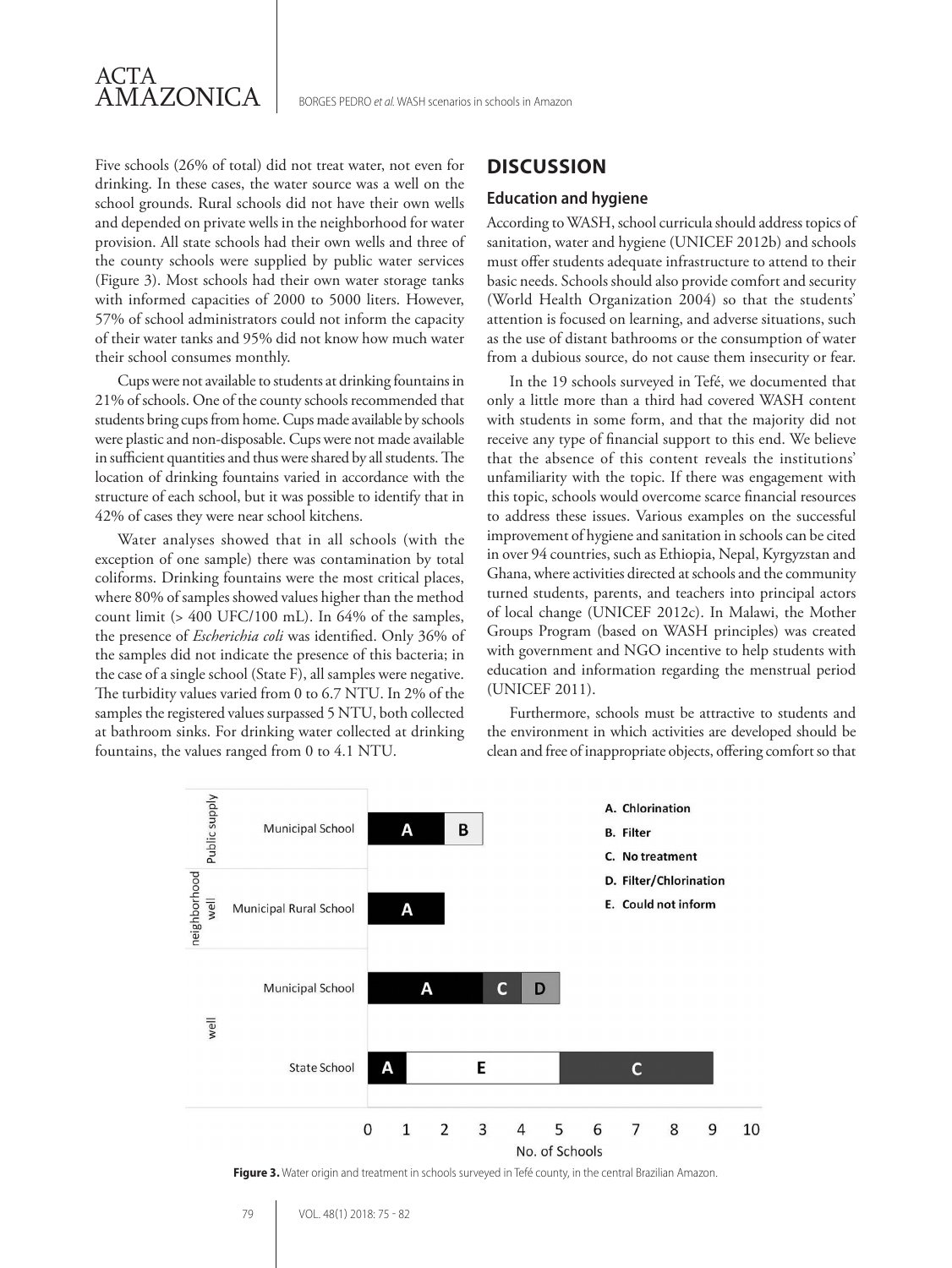

students can concentrate on learning. As we found trash piles in one third of the schools, these places become potentially host sites for disease vectors. As stated by Correa and Pinheiro (2017), the precarious situation of sanitation and garbage collection in the Amazon allows the proliferation of mechanical vectors, notably insects, which can carry eggs of different parasites such as Ascaridae, nematode larvae and Oxyuridae.

#### **Food storage**

In Tefé school employees seem to have undergone enough training related to food preparation, but showed little care about food storage, which should help to prevent the proliferation of harmful microorganisms and the emergence of vectors. Food management in schools directly influences the health of students. In a region in the United States, 604 disease outbreaks were related to school meals from 1973 to 1997, an average of 25 cases annually (Daniels et al 2002). To avoid disease outbreaks in the school environment and the consequent strain on student's health and learning, the latter authors state that staff training, in good practices related to food storage, handling and preparation is of fundamental importance. The immunity of children is relatively lower than that of adults (Marzano and Balzaretti 2013), so that protective measures against pathogenic agents potentially contaminating food in schools is specially relevant.

#### **Sanitation and water**

WASH guidelines stress the importance of decent and safe bathrooms. There ought to be separate toilet booths for girls and boys, and students and teachers should use separate bathrooms, but in this study we recorded that in two of 19 visited schools, teachers share bathrooms with students. In particular, having the bathroom accessed directly from within a classroom, as was the case in three of the surveyed schools, means that students and teachers are distracted each time the bathroom is used, besides compromising the students' privacy.

The location of bathrooms and the number of toilets per student are important factors to be considered in the school environment. The Brazilian Ministry of Education recommends that there be one toilet for every 20 children (Brasil 2006) in primary schools. The general recommendation for schools based on a national standard (Creder 2006), is one toilet for every 75 boys and one for every 35 girls, while UNICEF (2012) recommends one toilet for every 25 girls or female staff members, and one toilet plus urinal for every 50 boys or male staff members. No school in our survey met the minimal recommendation of UNICEF regarding toilet availability (Figure 4). In one particular case, the school only had four toilets for 1176 students, all found dirty and in precarious conditions. These sanitary conditions were similar in 44% of schools and thus make it difficult to uphold the standard of access to decent bathrooms, as emphasized by WASH guidelines.

Environments that provide a sense of privacy and safety can help prevent school absence. Specially for teenage girls that must deal with menstrual hygiene, exclusive female toilets in good hygienic conditions are very important (UNICEF 2012b). In Nepal, a teacher observed certain difficulties among female students and became preoccupied with their absence from school. In response, she raised funds to purchase sanitary pads and to make adaptations to toilets to ease pad disposal.



**Figure 4.** Students per toilet at schools surveyed in Tefé county, in the central Brazilian Amazon. The dotted line indicates the recommendation of UNICEF.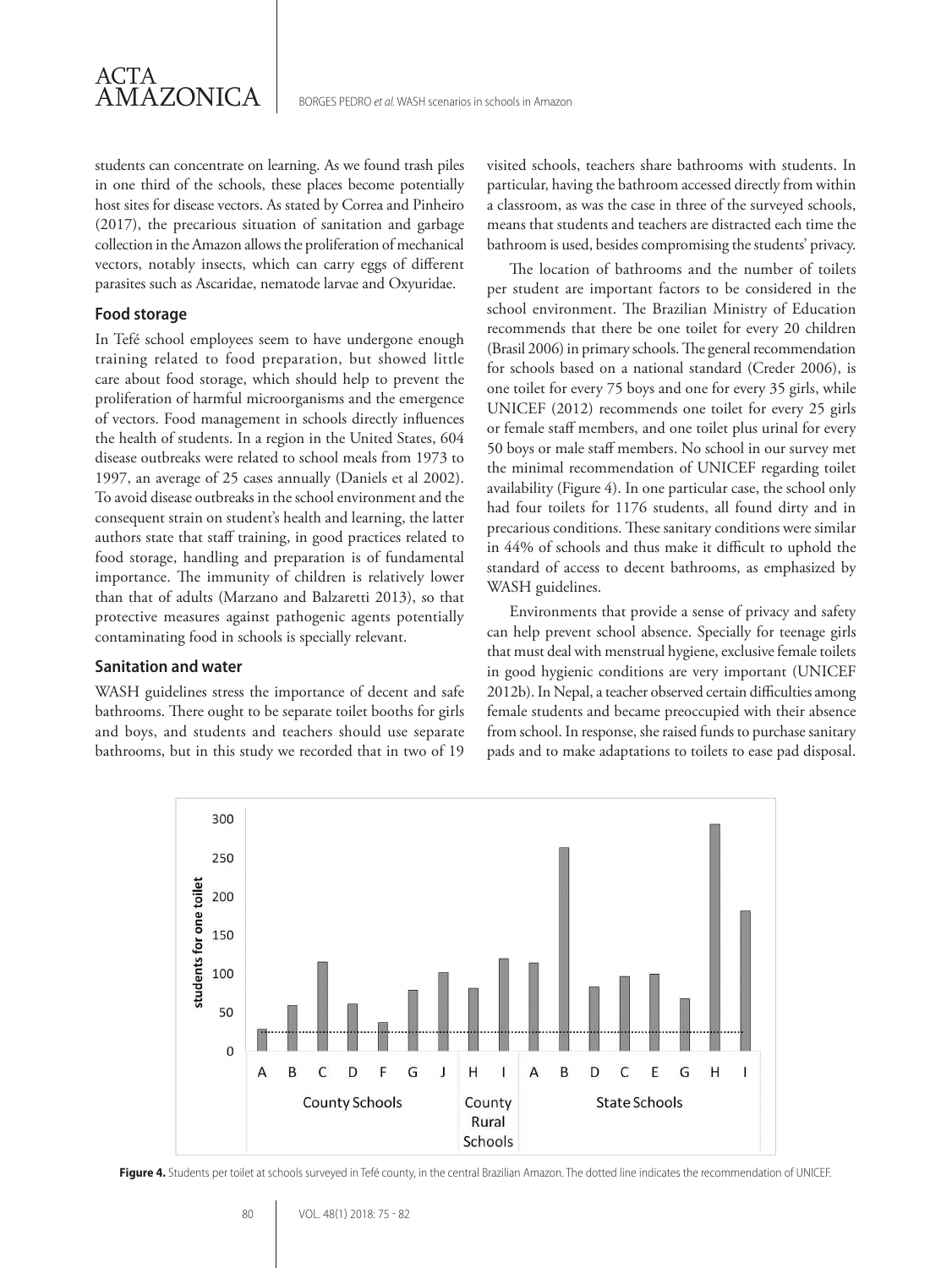In this way, girls began to feel more secure when attending school during their menstrual periods (UNICEF 2012c).

The lack of soap in most schools disfavors hygienic practices and puts students in a situation of risk for infection and diarrhea, which is aggravated by the precarious state of bathrooms. Up to one third of all cases of diarrhea in lowand middle-income countries can be prevented by the simple act of hand washing (Ejemot-Nwadiaro 2015). In Pakistan, hand washing with soap was the most effective way to remove bacteria, halving the incidence of diarrhea in children younger than 15 years, and acute respiratory infections in children younger than 5 years (Luby *et al.* 2005).

All schools presented water contamination by total coliforms, with highest concentrations in drinking fountains. The ingestion of contaminated water puts students at risk of diarrhea outbreaks, which in turn leads to school absence and compromises learning, since regular attendance is essential to the learning process (UNICEF 2011). Only one school in our survey showed no *E. coli* in the water samples, which can be related to a set of positive factors, such as the quality of the well, maintenance of a water reserve and the use of chlorine.

The Brazilian Ministry of Health (Brasil 2011) recommends the absence of *E. coli* in 100-mL samples of publicly distributed water, and a maximum turbidity of 5 NTU for drinking water. Although the water in most surveyed schools was within the permitted turbidity levels, our results for the presence of bacteria show that improving the quality of drinking water in Tefé schools should be given priority by county health and education administrators. Good water quality in schools is fundamental for student performance since it can influence their cognitive functions (Popkin *et al.* 2010).

The major point of concern in our survey was the perceived lack of knowledge and commitment to the improvement of sanitary standards by staff members in many schools, even regarding simple and highly effective measures such as regular hand washing. Although state and county oversight and regulation are important to control water contamination and to secure minimally functional school infrastructure, experiences elsewhere have shown that the involvement of the community at grassroots level may be equally important to improve the sanitary safety in local schools.

#### **Limitations of the survey**

Due to logistical difficulties, we were able to access only a small proportion of rural schools in Tefé county. Many schools are located at great distances from the city and are accessible only by river. It would have been important to include these schools in the WASH survey, since they are likely to have equally low or lower sanitation standards, but it was not feasible within the logistical capabilities of our study. For the same reason, we were not able to analyze important water quality parameters, such as iron, chlorine, ammonia and protozoan counts. Some school administrators were not open or available to answer all questions in our survey and/or to provide free access to all school facilities. This demonstrates either a lack of interest in participating in our study or hesitation with regard to how results could be damaging to themselves or their schools.

## **CONCLUSIONS**

This study demonstrated that schools in Tefé do not conform to WASH guidelines. Our survey showed that schools do not offer adequate sanitary conditions for their students, and do not conduct periodic maintenance of their facilities. Documented irregularities include the lack of soap for hand washing in 84% of the schools, the presence of disease vectors and other insects, insufficient and poorly maintained drinking fountains and toilets, flooding and clogging of toilets, drinking water contaminated with *E. coli*, and a lack of regular maintenance of septic tanks. Based on our results it can be estimated that more than 9,000 students in Tefé county are exposed to risks resulting from the poor sanitary conditions in their schools. As the structural and organizational state of schools is the responsibility of county and state governments, the present situation highlighted in our study reflects administrators' unpreparedness and lack of commitment to fundamental health issues in the school environment. We believe that more participation of families and the community in general in improving the sanitation conditions in schools is needed to start changing the current scenario. Our results show the necessity for the promotion of campaigns aimed at hygiene and sanitary baselines, such as keeping clean toilets, washing hands and simple water treatment.

## **ACKNOWLEDGEMENTS**

We thank the Instituto de Desenvolvimento Sustentável Mamirauá (IDSM) and the Conselho Nacional de Desenvolvimento Científico e Tecnológico (CNPq) for supporting this research.

## **REFERENCES**

- Adams, J., Bartram, J., Chartier, Y., Sims, J. 2009. Water, sanitation and hygiene standards for schools in low-cost settings. WHO, Geneva, 51p.
- Araújo, L.F., Grava, A.F. 2012. Avaliação da Qualidade Microbiológica e Físico-Química das Águas Consumidas nas Escolas Públicas da Cidade de Manaus, Amazonas. In: Medeiros, M.S. (Org.), *Saúde Ambiental na Amazônia: desafios e perspectivas*, vol.19. EDUA, Manaus, p.29-45.
- Brasil. 2011. Ministério da Saúde. Portaria nº 2.914, de 12 de dezembro de 2011. (http://bvsms.saude.gov.br/bvs/ saudelegis/gm/2011/prt2914\_12\_12\_2011.html). Accessed on 09/05/2016.
- Brasil. 2006. *Ministério da Educação. Secretaria de Educação Básica. Parâmetros básicos de infra-estrutura para instituições de educação infantil*. MEC/SEB, Brasília, 45p.